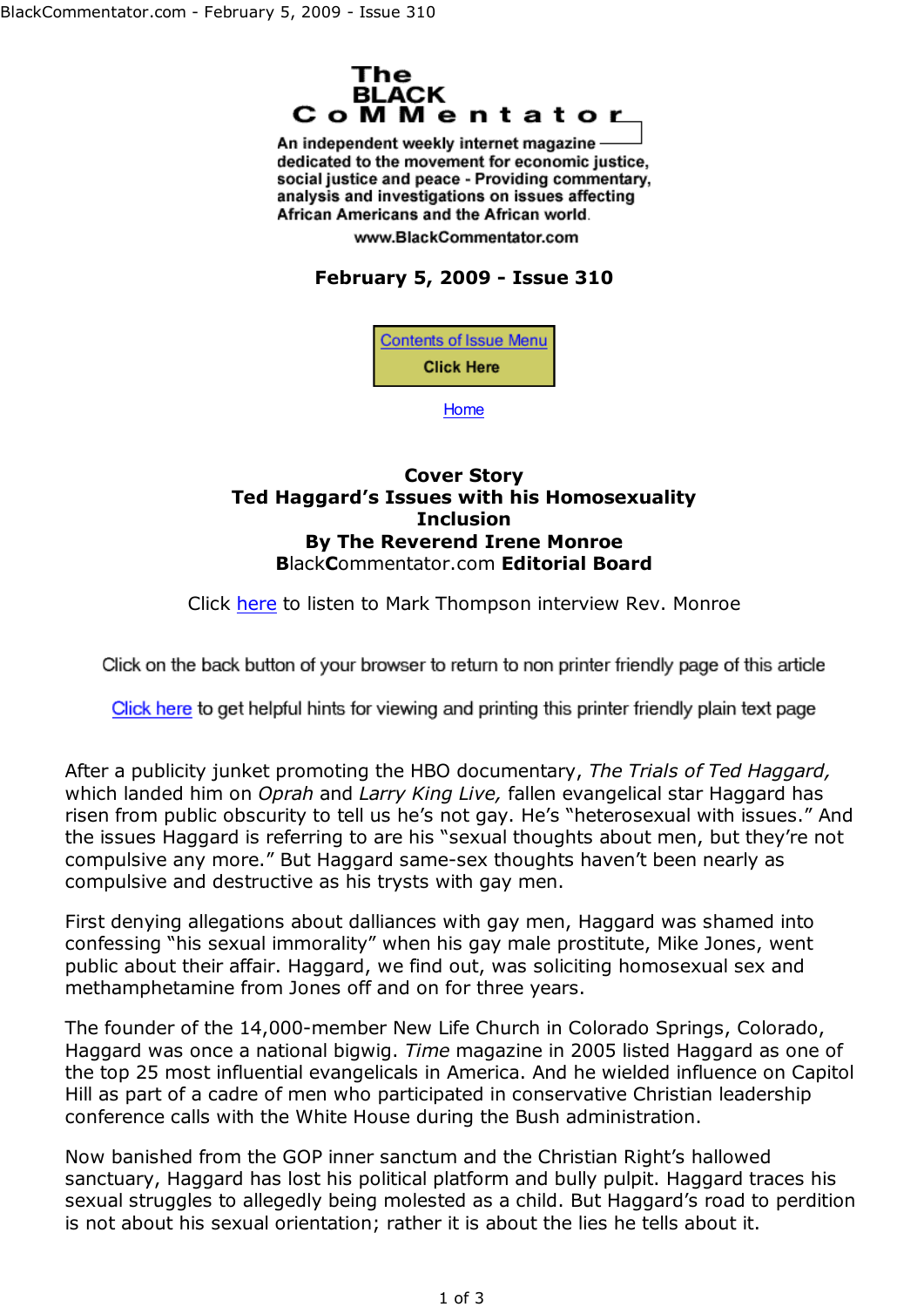"I do believe I don't fit into the normal boxes," Haggard said. "I do think there are complexities associated with some people's sexuality, but it just wasn't as simple as I wanted it to be, because I was so deeply in love with my life." However, truth be told, Haggard is deeply in love with heterosexual privilege and homosexual sex.

In feeding Haggard internalized homophobia and the Christian Right's politically and religiously Biased Agenda-Driven (aptly abbreviated "B.A.D.") science like "reparative therapies," which attempts to prove that LGBTQ people as genetically flawed, an ex-gay reparative therapist depicted Haggard's sexual proclivity as " heterosexual with homosexual attachments." But the real troubling attachment to Haggard's downfall is how the revelation of his furtive gay sex life exposes the broader hypocrisy of his church.

Long before Haggard's sex scandal was publicly disclosed, church officials and friends knew of his homosexual trysts. Lou Sheldon, a friend and chairman of the Traditional Values Coalition told *The Jewish Week* that "he and a lot of other people had been aware of Pastor Haggard's same-sex behavior for a while... but we weren't sure just how to deal with it.... Ted and I had a discussion. He said homosexuality is genetic. I said, 'yes it is'."

Younger evangelical Christians find the struggle Christian conservative churches are having with LGBTQ people is a culture war they don't want to engage in because the emphasis is political rather than focused on "the ethic of Jesus." And fighting against same-sex marriage is not on the top of their list of social concerns for the country.

When asked about same-sex marriage, Diana Smith, 27, an evangelical Christian from upstate New York said, "opposing [same-sex marriage] would not be at the top of Jesus' priority list. Jesus never mentioned homosexuals at all."

As a matter of fact, the top three social issues for this coming of age of evangelical Christians are the environment, children orphaned by AIDS, poverty and health care, all social issues they view as matters of faith and family values.

Older evangelical Christians, on the other hand, use homosexuality and sex scandals like Haggard's as a way to politicize their theological presence and control within the Republican Party. But the church knows, as many of its fallen disciples like Haggard, that it can neither get rid of or completely closet its LGBTQ people. The church, however, can be complicit in the deception.

Case in point: While on his publicity junket, new allegations of a homosexual relationship surfaced concerning Haggard. This time Haggard's church got involved by paying the 20-year-old male church volunteer hush-money to keep silent. In a settlement reached by the man's lawyer to not go public, the church is providing the young man money to pay his college tuition, moving expenses and counseling.

Rev. Brady Boyd, the new senior pastor at New Life, since Haggard's excommunication, doesn't see the exchange as bribery. "This was compassionate assistance. It was to help him move forward, not a settlement to keep him quiet," Boyd told CNN.

Many feel that Haggard should be held accountable for his actions. And they are right. But so, too, should the church.

> Click here to comment on any article in this issue or see what others are saying in the The BlackCommentator Readers' Corner Blog